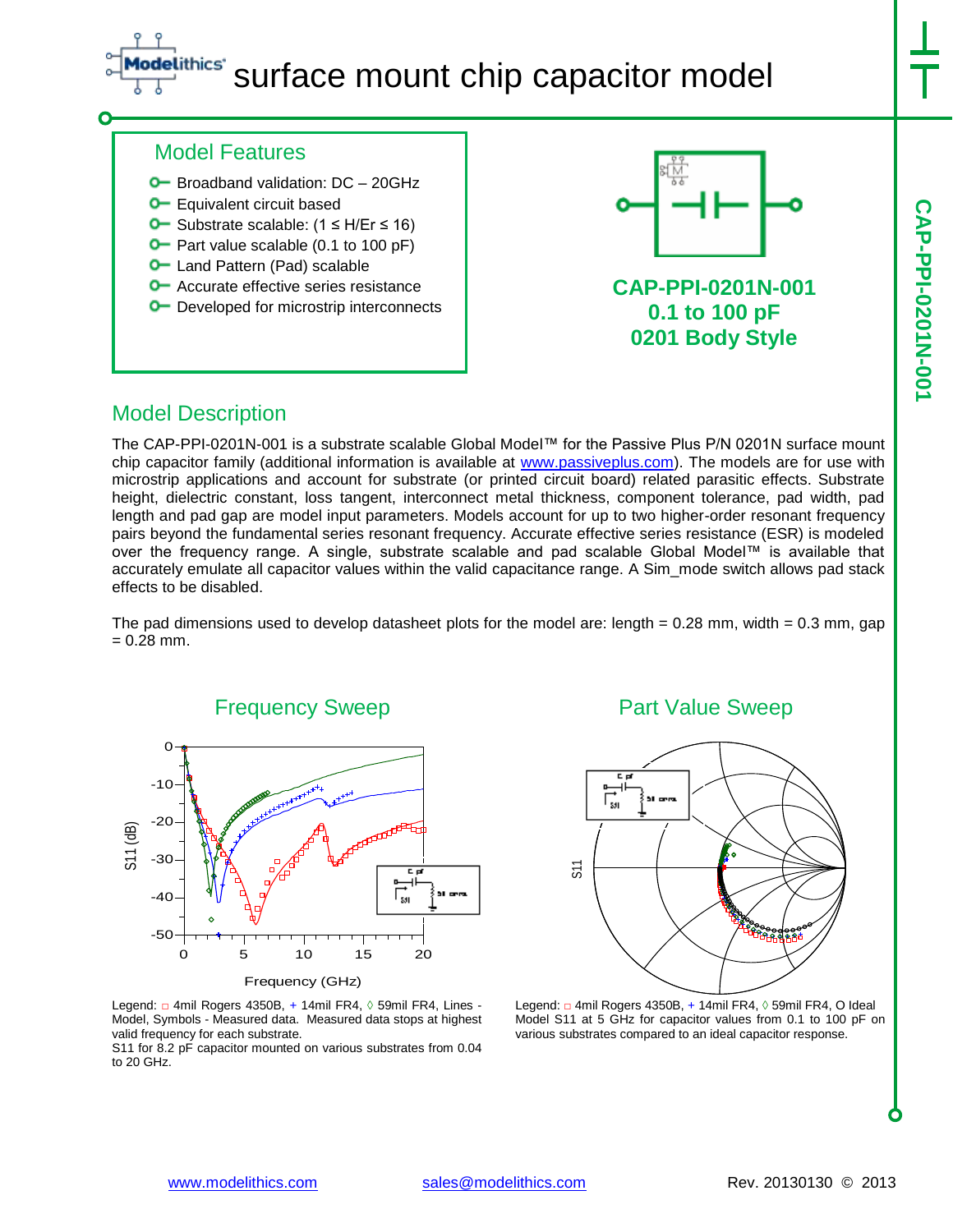# Technical Notes

- Two–port S-parameters were measured using a vector network analyzer and onboard probing with calibration referenced to the outside edges of the component pad stack.
- Capacitors were measured in a series microstrip configuration. Models for alternative interconnect configurations (e.g. coplanar waveguide) are available upon request.
- Substrates used to extract the models: 4 mil Rogers 4350B, 14mil FR4, and 59mil FR4.
- Typical range of valid substrate types (substrate height H in mils and dielectric constant Er):

#### **1 ≤ H/Er ≤ 16**.

- Effective series resistance (ESR) was measured using a 34A Boonton Coaxial Resonator Line.
- Highest frequency for measurement validation: 6GHz (59mil FR4), 14 GHz (14mil FR4), and 20 GHz (4 mil RO4350B)
- Multiple simulation modes (Sim\_mode) are available - full mode, ideal mode and no pad stack.

### Device in Position



### Capacitor Values (pF)



Highlighted capacitor values are measurement-based models. Other models found via interpolation. Table shows 62 part values in the model range based on manufacturer's datasheet.

# PC Board Footprint



 $9.84(0.25) \leq \text{PADL} \leq 22.05(0.56)$ 11.81(0.3) ≤ PADW ≤ 20.47(0.52)  $5.91(0.15)$  ≤ PADG ≤ 11.81(0.3)

thics'

Units in mils (mm)

Reference Planes

#### Model Input Parameters

- C Nominal component value in pF.The full parasitic model is invoked if the part value is within the valid limits of the model, otherwise an ideal element model is used.
- Subst Microstrip substrate instance name. The model will reference the named substrate instance to obtain values for H, Er, T and TanD.
- Sim\_mode 0 for full parasitic model, 1 for ideal element, 2 for removing pad effects.
- Pad\_mode 0 for default to Sim\_mode, 1 for pads always in layout, 2 for pads never in layout
- Tolerance Tolerance of the part value. The  $\bullet$ nominal value for this parameter should be set to 1. Use for statistical distribution.
- Pad\_Width Width of land patter footprint
- Pad\_Length Length of land pattern footprint
- Pad Gap Gap between land pattern footprint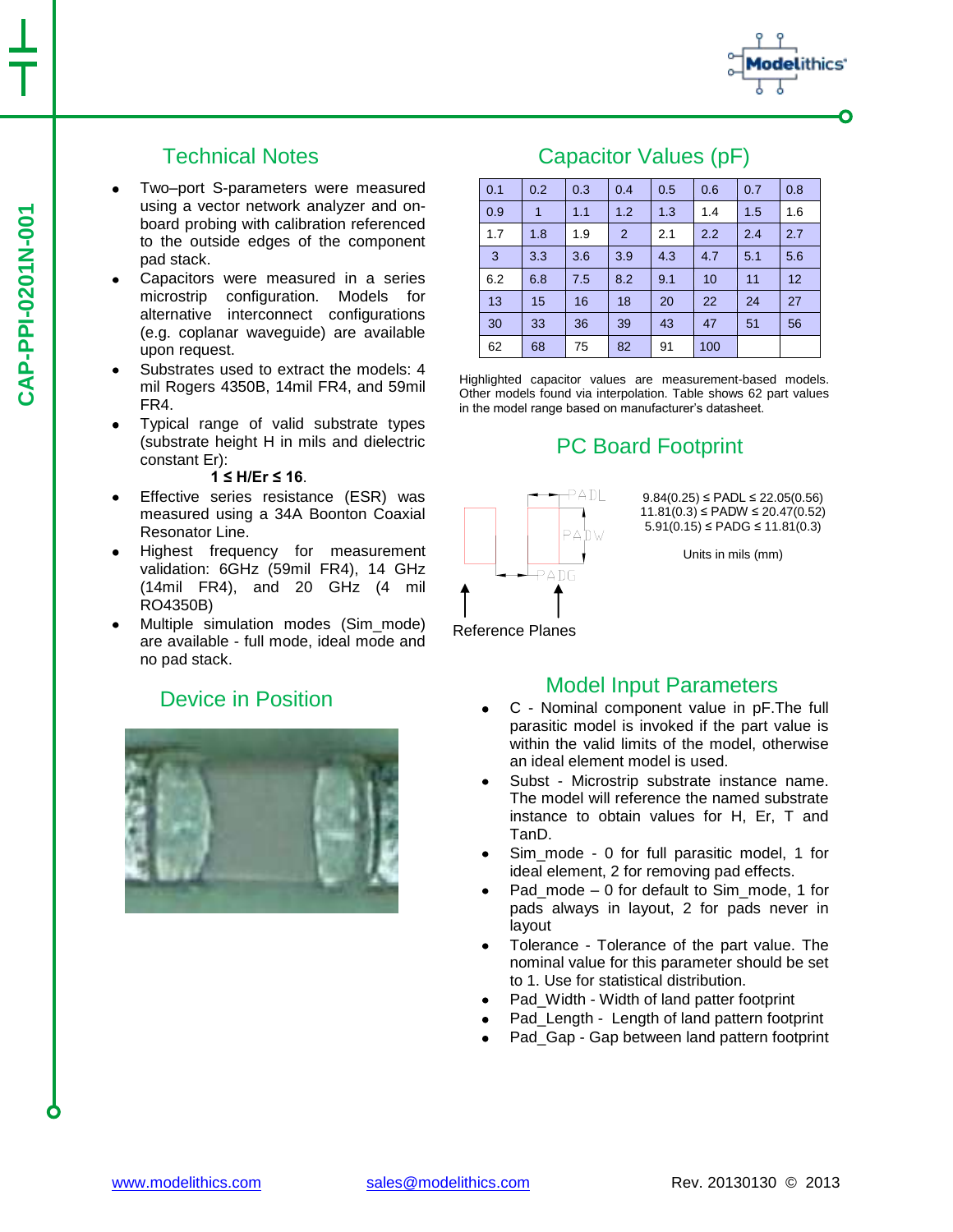







## Effective Capacitance

Legend: Red solid lines - Model response on 60 mil Rogers 4003 Blue symbols - Measurement on 60 mil Rogers 4003 Note: Plot is based on selected part values from 0.1-100pF from the manufacturer's Q-factor plot in their part's datasheet.